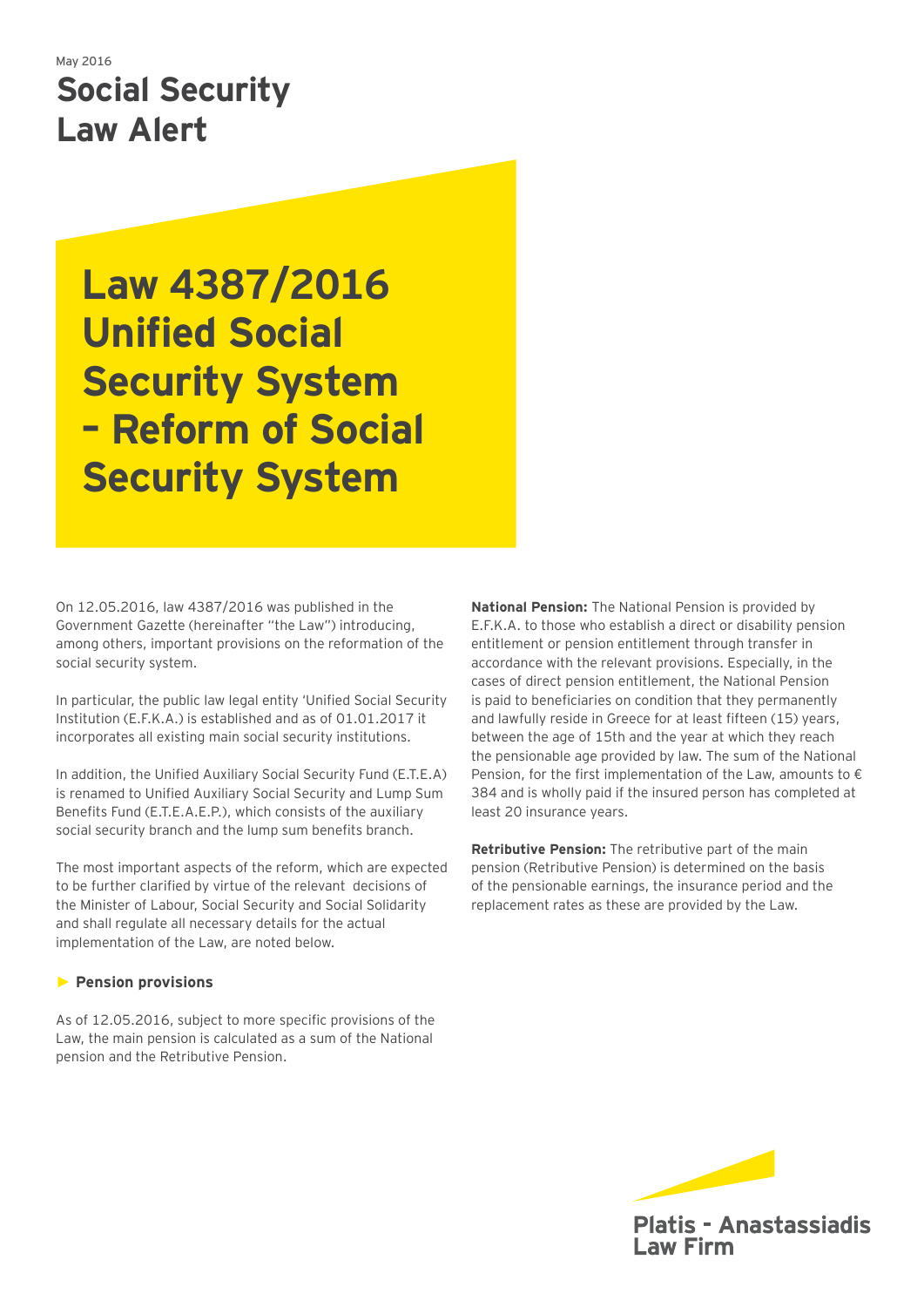# ► **Provisions on social security contributions**

# ► **Main pension contributions**

# ► **Employees and Employers:**

 **Contribution rate and calculation basis:** As of the publication of the Law the overall main pension contribution rate of the employee and employer, subject to any special provision of the Law, is set at 20% on employees' remuneration of any kind, with the exception of special social nature exceptional benefits for marriage, child birth, death and severe disability. Said contribution burdens the insured person by 6,67% and the employee by 13,33%.

**Maximum amount subject to social security contributions:** The maximum amount subject to social security contributions is set to the tenfold of the minimum basic wage of an unmarried employee over 25 years old, as provided by law. Thus, it is calculated as per provisions currently in force to € 5.860,80. This limit is also applicable in cases of multiple employment positions as regards the contribution of the insured person.

**Categories subject to the above contribution:** In particular, the following categories are also subject to the above main pension contribution:

- ▶ Persons who, as of the date the Law enters into force, were subject to the Unified Insurance Social Security Fund of Independent Professionals (E.T.A.A.) and provide dependent work, regardless of the time of entry into the social security system.
- **•** The director, general director, appointed managing or joint directors, administrators of companies or partnerships, provided that they are connected on a dependent employment relationship basis for the received remuneration. The relevant contribution rates are calculated on the total remuneration.
- **•** The persons appointed as members of the Board of Directors of Societes Anonymes and receive remuneration. The relevant contribution rates are calculated on their lump sum remuneration.
- **•** Lawyers working under fixed paid mandate, and other persons subject to social security due to their status, regardless of the time of entry in the social security system, for the income received by virtue of the ongoing relationship of provision of services.

**Transitional provisions:** Any higher or lower main pension contribution rates provided until the publication of the Law are annually adjusted equally and gradually from 01.01.2017 onwards, so that as of 01.01.2020 to be aligned with the respective rates set out by the Law.

**Obligations of the employers:** The contributions shall be declared by the employer at the Detailed Periodic Statement, according to the existing legislation of the Social Insurance Institute - Unified Social Security Fund of Employees (IKA-ETAM), as it will accordingly apply.

Moreover, while awaiting the issuance of the relevant Ministerial Decision which shall regulate all the necessary details, as of 01.07.2016, the payments to private sector employees will be simultaneously deposited by employers together with the social security contributions and employment income tax through a bank account.

# ► **Self-employed professionals and freelancers:**

**Contribution rate:** As of 01.01.2017, the monthly main pension contribution rate is set at 20% for those, old and newly insured, who are subject or would be subject under legislation previously in force, to the social security of the Social Security Organization of Freelance Professionals (O.A.E.E.).

Especially for those, old and newly insured, who are subject or would be subject under legislation previously in force to E.T.A.A. as well as the self-employed graduates of higher education who are registered in scientific associations or chambers in the form of public law legal entities, monthly main pension contribution rate is set to 14% for the first two years from their first entry in the social security system, to 17% for the next three years and to 20% after the 5th year of their entry in the social security system. However, the total amount below the rate of 20% during the first five insurance years, constitutes a social security liability calculated on the monthly income incremented by the annual wage change rate, as defined by the Hellenic Statistical Authority, and must be repaid by the liable person at a later stage as provided by the Law.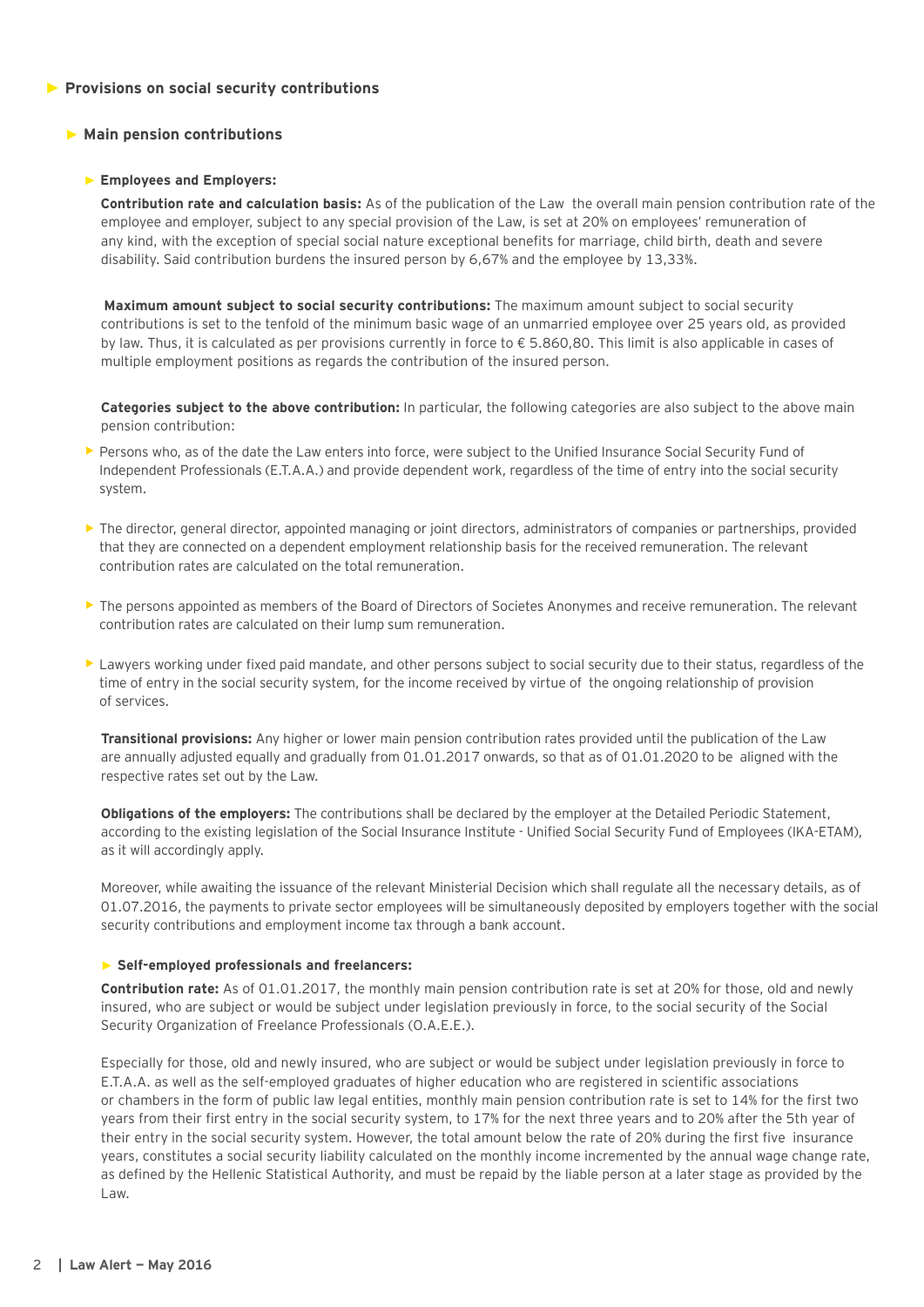**Basis for the calculation of the contribution:** The above rates are calculated on the monthly income, as it defined on the basis of the net taxable income from the performed activity during the previous financial year.

Especially, for the members of partnerships, the annual income is defined as the product of the total company's profits multiplied by the participation rate of each member. . In the event of losses or zero dividends, the members of personal companies pay contributions on the minimum calculation basis and according to the maximum amount subject to social security contributions as defined above.

**Minimum and maximum amounts subject to social security contributions:** The minimum basis for calculating the contribution rate is set as per current minimum wage provisions to € 586,08. In particular, for those who are subject or would be subject under legislation previously in force to the E.T.A.A. social security as well as self-employed graduates of higher education who are registered in scientific associations or chambers in the form of public law legal entities, the minimum basis is set to 70% on the respective minimum basic wage of an unmarried employee over 25 years old as provided by law.

The maximum limit of insurable monthly income is set as per current provisions on minimum wage to € 5.860,80 (tenfold of the amount which corresponds to the minimum basic wage of an unmarried employee over 25 years old as provided by law).

**Categories subject to the social security contributions stated above:** In particular, the following categories are also subject to the above main pension contribution:

- The members or the shareholders of Organizations, Joint Ventures or any other type of companies, except for the Societes Anonymes and Private Capital Companies, whose purpose constitutes an activity for which the acting persons were subject to the social security of O.A.E.E. (professional, craft or commercial activity).
- **•** The members of the Board of Directors of societies anonymes with professional, craft or commercial business activity throughout Greece, on condition that they are shareholders by a minimum of 3%.
- **•**The administrators of a private capital company (IKE) who were appointed by the articles of association or a partners' decision.
- **•**The sole partner of single-member private capital company (IKE).

#### **Self-employed professionals and freelancers with income arising from one or two natural or legal**

 **persons:** For those who are remunerated through invoicing of services and whose income derives from their provision of services to one or two persons (natural or legal), the employees and employers provisions as regards the rate, calculation method, and liable person for the contributions, are also applicable.

#### **Transitional provisions:**

- Any higher or lower main pension contribution rates provided until the publication of the law, are as of 01.01.2017 onwards annually & equally adjusted, so that as of 01.01.2020 to be aligned with the respective rates set out by the Law.
- The fixed monthly contribution, the social security contribution sum, as well as the social security categories or classes or earnings, on the basis of which the monthly contribution rate is calculated, for those subject to E.T.A.A. social security [Engineers' and Public Contractors' Pension Sector (T.S.M.E.D.E.), Medical Personnel Social Security and Pension Sector (T.S.A.Y.), Lawyers' Social Security Sector (T.A.N.)], as provided by law until 31.12.2015, remain the same until 31.12.2016, except for the contribution for the special increment of T.S.M.E.D.E, as well as the contribution for the single pensioners sector of T.S.A.Y. which are abolished as of 01.01.2016.

#### ► **Health care contribution**

#### ► **Employees and Employers:**

 As of 01.01.2017 the overall health care contribution is set to 7,10% on employees' remuneration of any kind which burdens the insured person by 2, 55% and the employer by 4,55 %.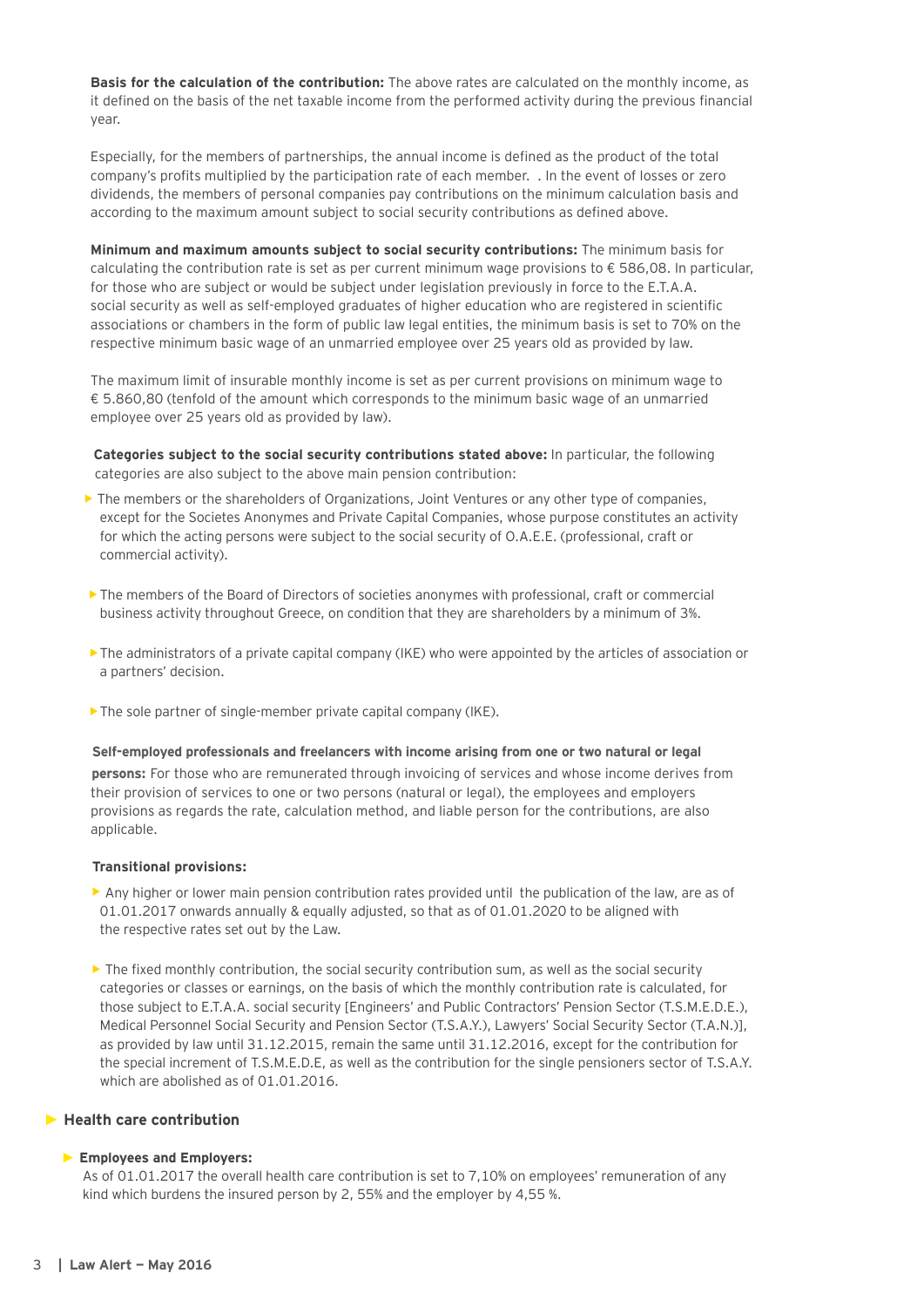#### ► **Self-employed professionals and freelancers:**

As of 01.01.2017 the health care contribution for self-employed professionals and freelancers is set to 6,95% on the insurable income and burdens in whole the insured person.

Especially for those subject to E.T.A.A. social security and for self-employed graduates of higher education who are registered in scientific associations or chambers in the form of public law legal entities:

**•** The minimum social security contribution calculation basis is set to 70% on the respective minimum basic wage of an unmarried employee over 25 years old as provided by law.

**•**As of 01.01.2017 the health care contribution for the first two years as of the day ntry into the social security system\) is set to 4,87% and for the next three years to 5,91% on the insurable income.

Transitional provisions: In cases where the health care contribution rate is higher or lower than the one provided above, it is equally adjusted yearly until 31.12.2019, so that as of 01.01.2020 to be aligned with the respective rates set out by the Law.

# ► **Auxiliary social security contributions**

#### ►**Employees and Employers:**

From 01.06.2016 until 31.05.2019, the monthly contribution to Ε.Τ.Ε.Α. for all employees, insured before or after 01.01.1993, is set to 3,5% for the insured person and to 3,5% for the employer calculated on the insur-able earnings of the employee. From 01.06.2019 to 31.05.2022said contribution, is set to 3,25% for the in-sured person and to 3,25% for the employer calculated on the insurable earnings of the employee. After the lapse of six years he monthly contribution returns to the rate applicable on 31.12.2015.

#### ►**Self-employed professionals and freelancers:**

From 01.06.2016 until 31.05.2019, the monthly contribution for all self-employed professionals and freelanc-ers, insured before or after 01.01.1993, is set to 7% on the income, from 01.06.2019 to 31.05.2022 is set to 6,5% of the insurable income. After the lapse of six years the monthly contribution returns to the rate appli-cable on 31.12.2015.

# ► **Ε.Τ.Ε.Α.Ε.P. Lump sum benefits sector contributions**

As of 01.01.2017 persons who had been subject to the social security of funds, sectors, branches and ac-counts of welfare that are incorporated into Ε.Τ.Ε.Α.Ε.P. as well as those who for the first time after the afore-mentioned incorporation are employed or become subject to the social security system under the general or special provisions of the above welfare funds, are mandatorily subject to the lump sum benefits sector of Ε.Τ.Ε.Α.Ε.P.

As of 01.01.2017 the resources of Ε.Τ.Ε.Α.Ε.P. are:

a. Revenues deriving from the contributions to funds, sectors, branches and accounts of welfare that are in-corporated into Ε.Τ.Ε.Α.Ε.P, property revenues and return on capital and reserves thereof as well as any reve-nues or resources provided by applicable legislation.

β. Revenues deriving from social security contributions. For the relevant rates and calculation method as re-gards insured persons before 31.12.1992, the relevant institutional provisions of the incorporated social securi-ty funds, sectors, branches and accounts of welfare are applicable as currently in force.

For those insured as of 01.01.1993 and onwards, the contribution rate is set to 4% and is calculated on the insurable earnings for employees and the insurable income for self-employed professionals and freelancers as defined above.

# ► **Transitional provision for persons insured with etaa for over 5 years**

Especially for the timeframe from 01.01.2017 until 31.12.2020 (inclusive), the amounts of monthly social secu-rity contributions paid to the relevant main and auxiliary insurance institutions, lump sum benefits and for health care, by freelancers of ETAA, as shaped onwards, are reduced as per the respective provisions of the Law.